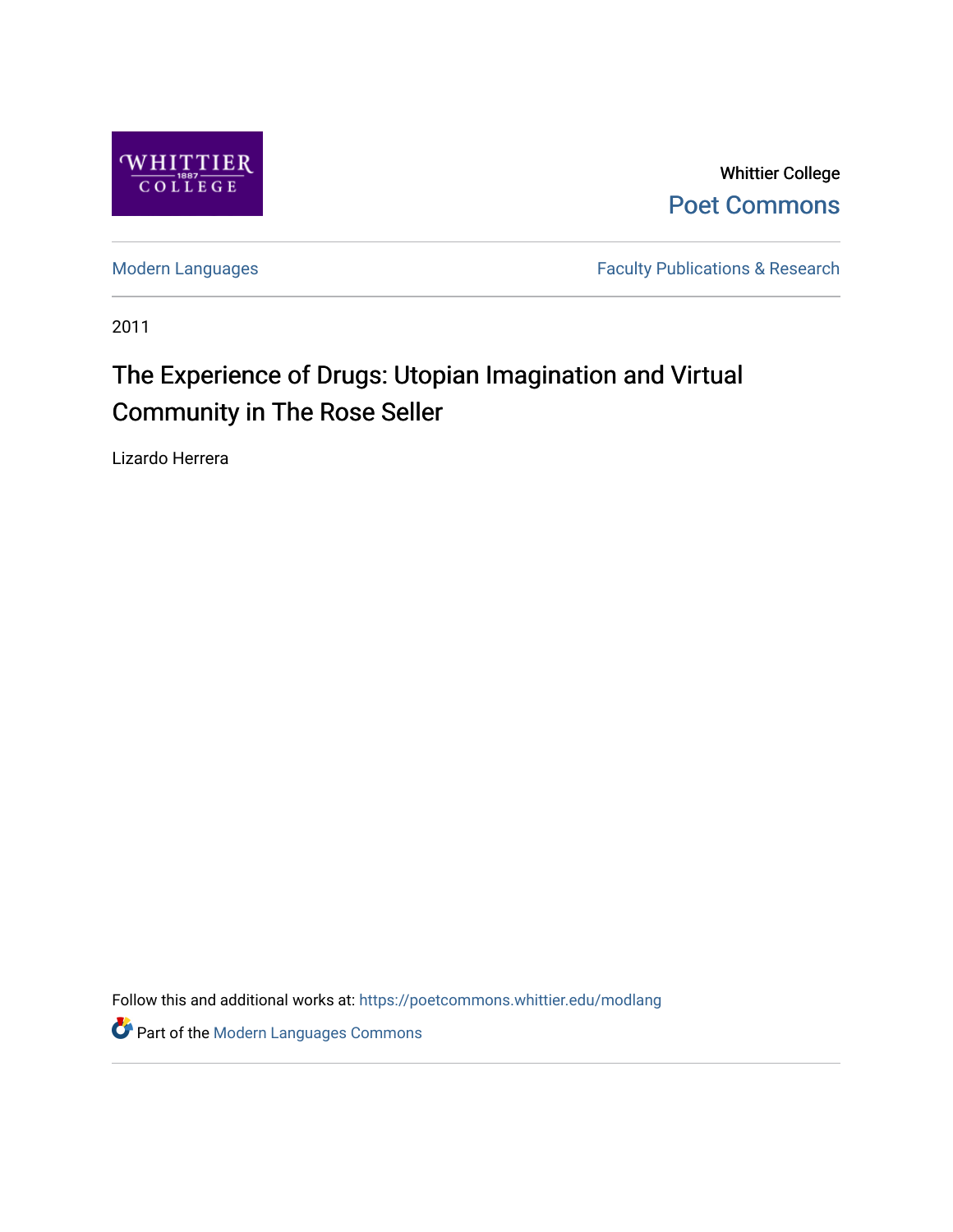Cultural Studies Review volume 17 number 2 September 2011 http://epress.lib.uts.edu.au/journals/index.php/csrj/index pp. 257–70 Lizardo Herrera 2011

## **The Experience of Drugs**

**Utopian Imagination and Virtual Community in** *The Rose Seller*

LIZARDO HERRERA

WHITTIER COLLEGE

It is close to midnight on 24 December, Christmas Eve, in the last scene of *The Rose Seller*, the movie from Colombian director Víctor Gaviria. In Medellín, people are happy; there are a lot of presents, Christmas lights, music and fireworks. But Mónica, the main character of the film, is alone and unable to celebrate with the others. She is afraid of a violent teenager named Norman, also known as 'Zarco', who wants to kill her. We see Mónica sniffing glue while she walks through the ruins of some recently demolished houses toward her grandmother's old home. When she arrives, the camera shows the door that connects her grandmother's destroyed room with the rest of the house, which luckily was not torn down. Mónica walks through the room, sits down below a demolished altar and starts to hallucinate. The atmosphere Gaviria establishes conveys the harshness of the material ruins but, paradoxically, in her hallucinations Mónica can feel the joy of her home again. In the first hallucination of the scene, her family has a banquet; they talk, dance and play games. The grandmother, who has recently died, is at the centre of the action, giving some food to the rest of the people. Mónica is excited and goes to her grandmother's arms, but she runs into a sticky shapeless thing that horrifies her and makes her scream.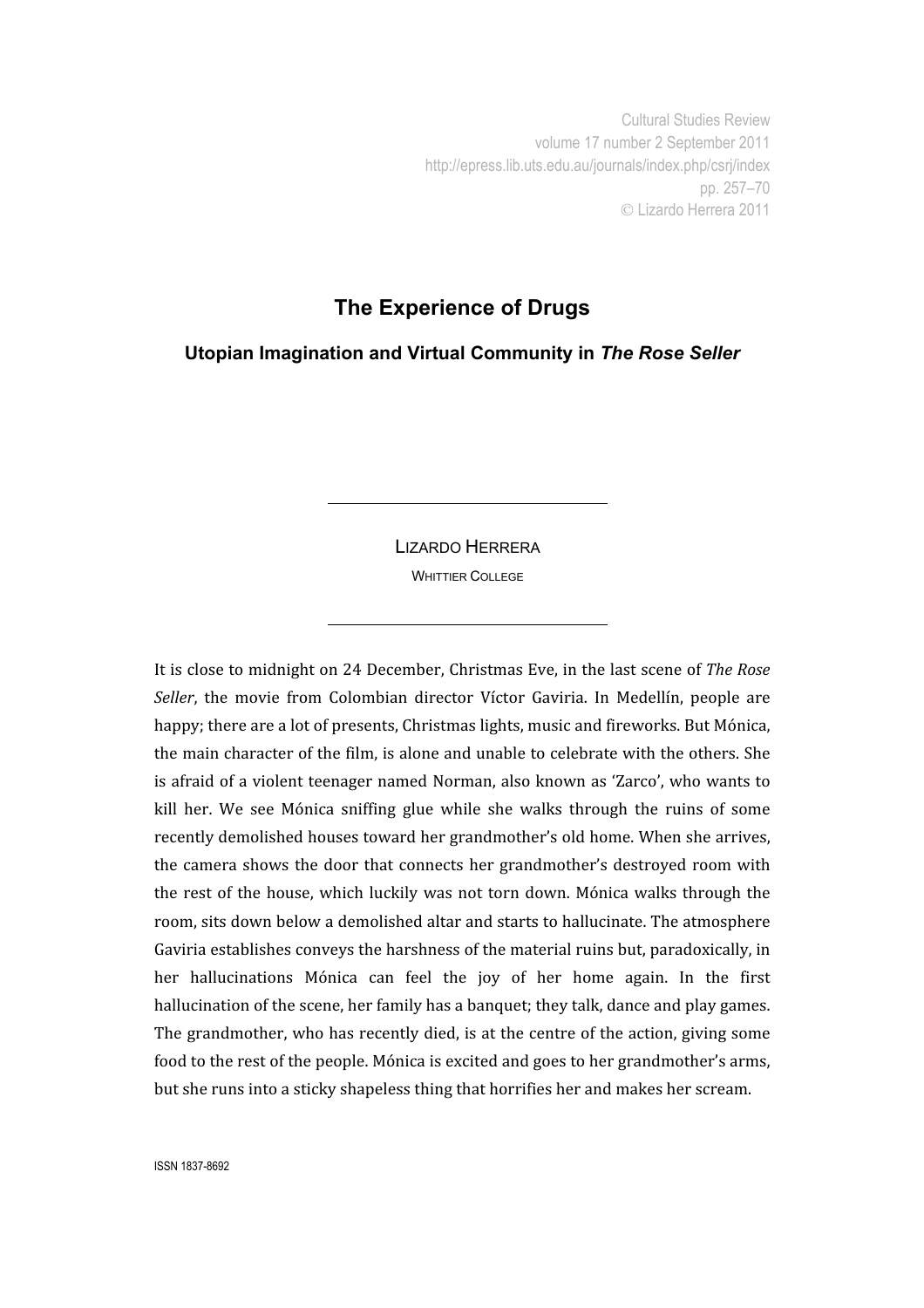Mónica holds some sparklers in her hands and when she lights them the audience sees her hallucinations—but the joy ends as soon as the sparklers go out. In the second hallucination, the grandmother is standing at the door of the house and is calling her granddaughter. Mónica is completely happy. Then the camera shows the sparkler going out. In the next shot, Mónica appears sweating and her eyes are full of horror. Zarco enters the scene, approaches her, kicks the sparkler out of her hand, and gets ready to kill her. While Mónica is defending herself, she hallucinates that she gets up and walks toward her grandmother. Suddenly the hallucination stops and Zarco stabs Mónica. As Mónica is dying, she hallucinates that she walks toward her grandmother and they both hug each other. The camera shows Mónica closing her eyes and dying in her grandmother's arms. The camera then tracks upward away from the girl's body and shows the fireworks in the sky: it is midnight and Christmas has arrived.

At the very end of the movie, we realise that Mónica's dead body is lying in a different house and not in the ruins of her grandmother's home. The scene described, however, shows Mónica's point of view: she thought she was in her grandmother's room while she was hallucinating. This confusion is important because it shows how the film uses Mónica's hallucinations to blur the distinction between fiction and reality. In other words, instead of being just a symptom of an immoral behavior or social decadence, drug intoxication becomes a means to reach a different realm of experience in order to enhance our understanding of the world and our own lives.

The representation of drugs in *The Rose Seller* is nevertheless quite complicated On the one hand, the movie does not idealise drugs; it clearly shows the personal and social negative consequences of drug consumption in Medellín. Drug trafficking involves extensive violence as we observe in several scenes; the children become seriously ill from abusing glue and some deliriums are quite violent. For instance, when Milton, one of Monica's friends, hallucinates, he sees a zombie that is insulting him and clumsily rushes to kill it. Here the euphoria of drugs becomes a means of death. During the fight, Milton does not care if his opponent is stronger than him or even if he dies; he just wants to kill and, even worse, he enjoys doing it. In other words, Milton's hallucination resembles his life. He knows the zombie will kill him,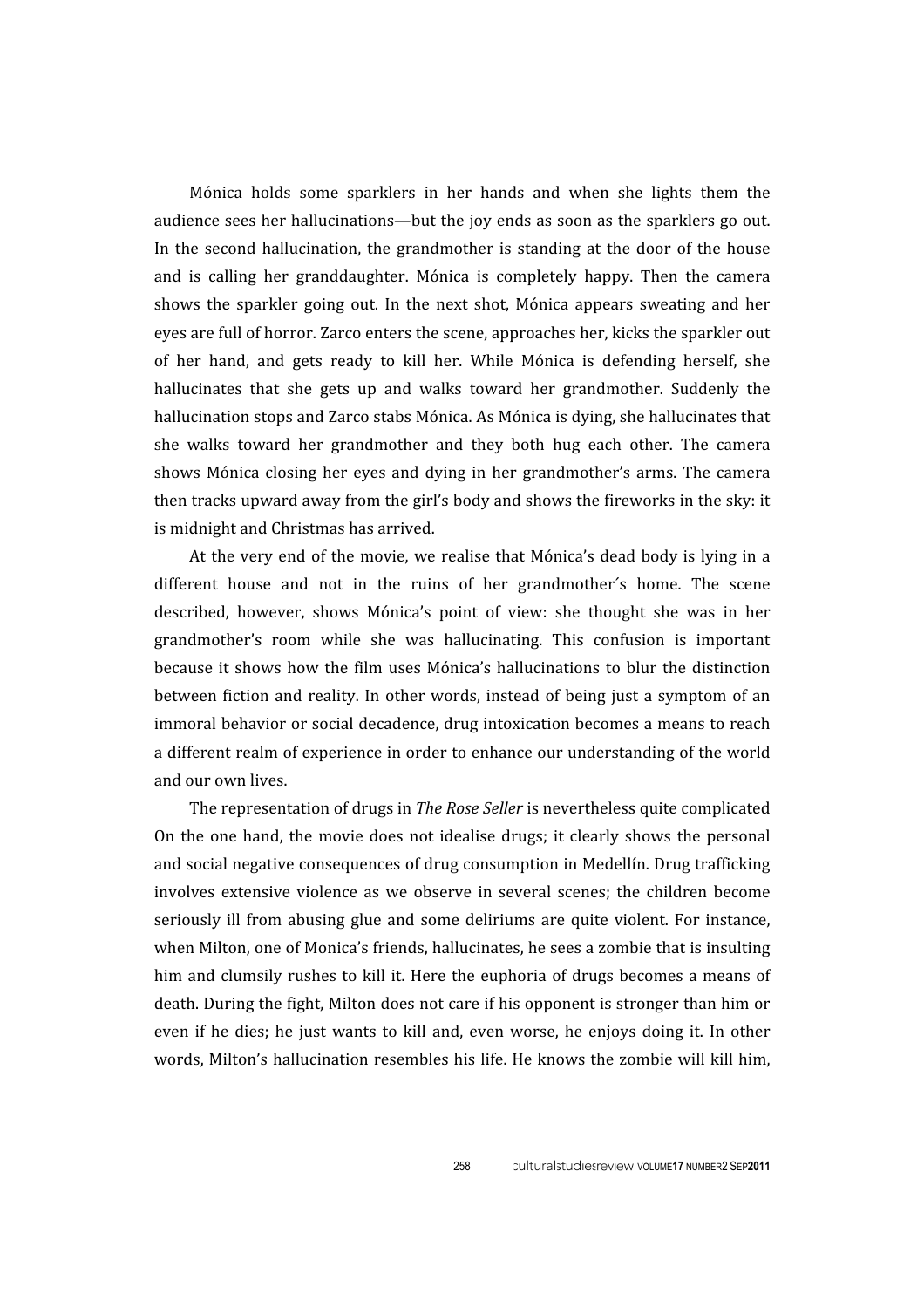but recklessly wants to fight. Milton's way of living—and by extension his drug abuse—where killing or being killed is very likely, is a form of suicide.

On the other hand, drug use creates a kind of community among street children who have otherwise lost a social bond and helps them to make more livable a world where death has become the norm. Hallucinations contain some of the most significant hopes these kids have. Although drugs are associated with survival in precarious social environment, they go beyond this goal because they appeal to an affective dimension that the street children of Medellín are not willing and cannot afford to lose. In an interview, Victor Gaviria notes:

Previously I thought—and it is true—that the street kids of Medellín sniff glue to fight hunger and bleakness; I did not know that sniffing glue allows them to reach a different time and space than the here and now. I did not know it was a journey through emotions. Making the film, I realized that I was looking for those emotions and spaces where one is happy as well … According to these children, the use of glue produced hallucinations which restore some equilibrium to a mutilated place: the home that they do not have, the dispersion of the siblings, the broken family. Glue sniffing produces a memory about the lost family. In this memory, the figure of the grandmother replaces orphanhood, harshness, the coldness of the world. 1

The use of glue as a drug allows the street children, as well as the audience of the film, to reach what Gaviria calls *a different time and space than the here and now*, those places where one is happy no matter the social environment where he or she lives. In the movie, drug intoxication becomes a journey through the emotions of those who are forced to live without the protection of a family or a home. It means that hallucinations are not lies or false consciousness. What the kids feel and see in them are not distorted images of life, so the film's representation of their hallucinations lets the audience become familiar with the street kids' illusions and, paradoxically, with their disillusions as well. Hallucinations show the audience those ruined homes that suddenly disappeared or were abruptly destroyed, but simultaneously allow the street children of Medellín to restore some equilibrium to their world and lives. Thus drugs are closely connected to the street children's utopian desire, which helps them remain alive. When the spectators see the kids' intoxication, they are able to reach an affective realm of experience that is usually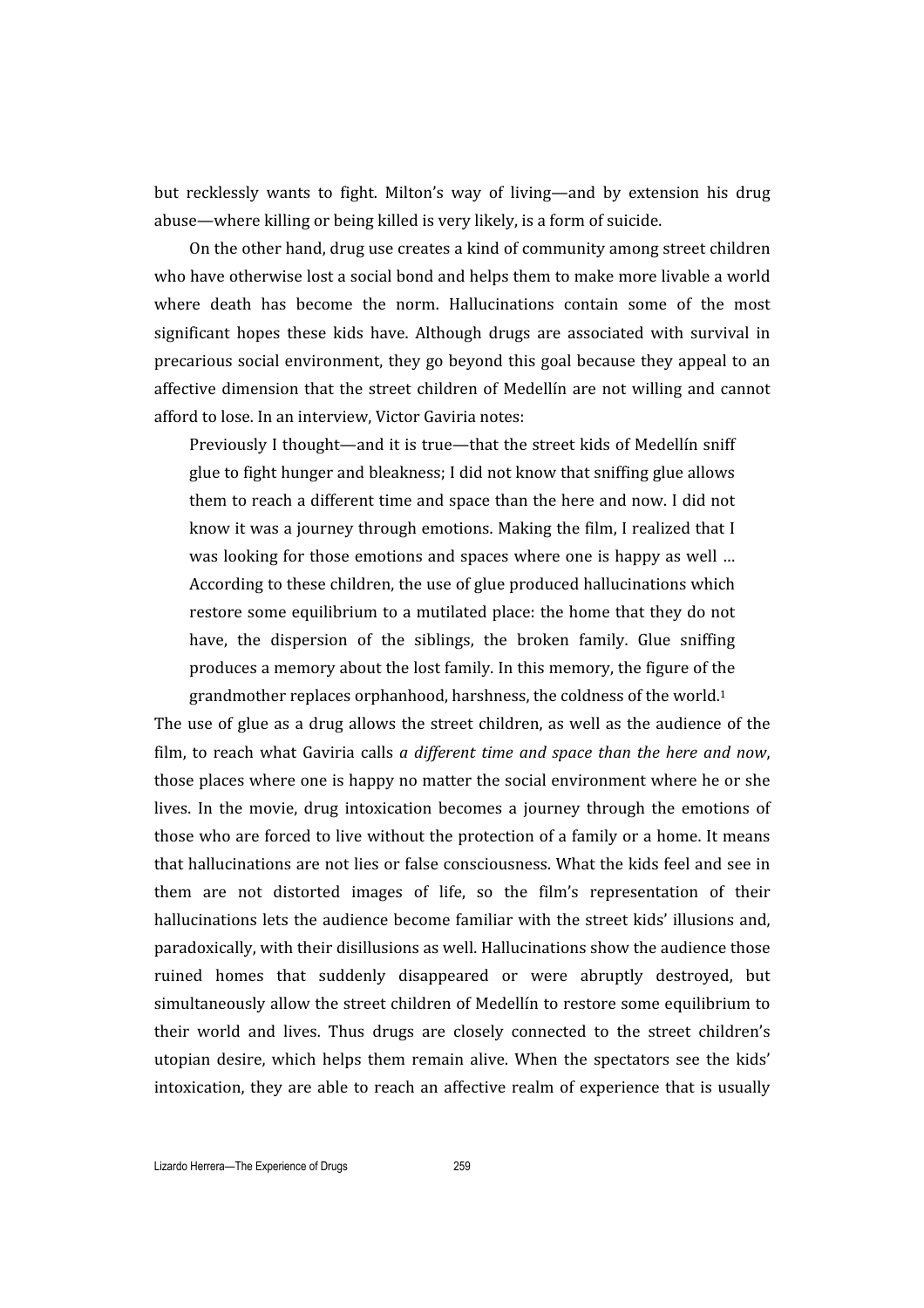overlooked when we study the relationship between drugs and violence in contemporary society.

To address the utopian desire in *The Rose Seller*, I argue that the images of the grandmother in Mónica's hallucinations can be interpreted as what Walter Benjamin calls dialectical images. In the ninth thesis of 'On the Concept of History', Benjamin describes the angel's big eyes in Paul Klee's painting *Angelus Novus* (1921). According to the philosopher, this angel instead of looking ahead—to the future turns his sight backwards and looks to the past. Rather than the triumphal march of progress, history becomes a catastrophe since what the angel sees is a group of ruins. Each of these ruins shows a painful experience that should never have had to happen as it did. It means that the past is neither simple data nor empirical facts, but rather a memory that is still alive, demanding to be what it is was supposed to be. According to Benjamin, when this memory and present experience get mixed up, together becoming one constellation—a dialectical image—a powerful shock takes place that interrupts the disaster of history. Time is filled by *nowtime*, in German *Jetztzeit*, and our existences recover the experience they have previously lost. Since the past constantly reemerges as brief images, which disappear as soon as they appear, it resembles flashes of lighting: 'the true picture of the past flits by. The past can be seized only as an image that flashes up at the moment of its recognizability, and is never seen again'. 2

In his first texts, such as 'On Language as Such and on the Language of Man' or 'The Origin of the German Tragic Drama', Benjamin recuperates images of Biblical Eden and the fall of Adam and Eve.<sup>3</sup> According to him, the world and its objects contain a memory that transports us to the time of creation depicted in Genesis: to the creating word of God. However, when Benjamin is talking about paradise, he is thinking about a time that is before or beyond history—an *urhistory*—since it has never really happened: the *not-yet existing*. Benjamin sees images of paradise as the ruins of failed experience, but these ruins exist inside the world—never outside because paradise was never a historical fact. The past, *what has happened*, should not have happened as it happened and *what should have happened has not happened yet* since the promises of happiness were never fulfilled. It means that the Benjaminian images of paradise are not what took place, but rather utopian images or, more exactly, those utopian memories that demand to be what they should have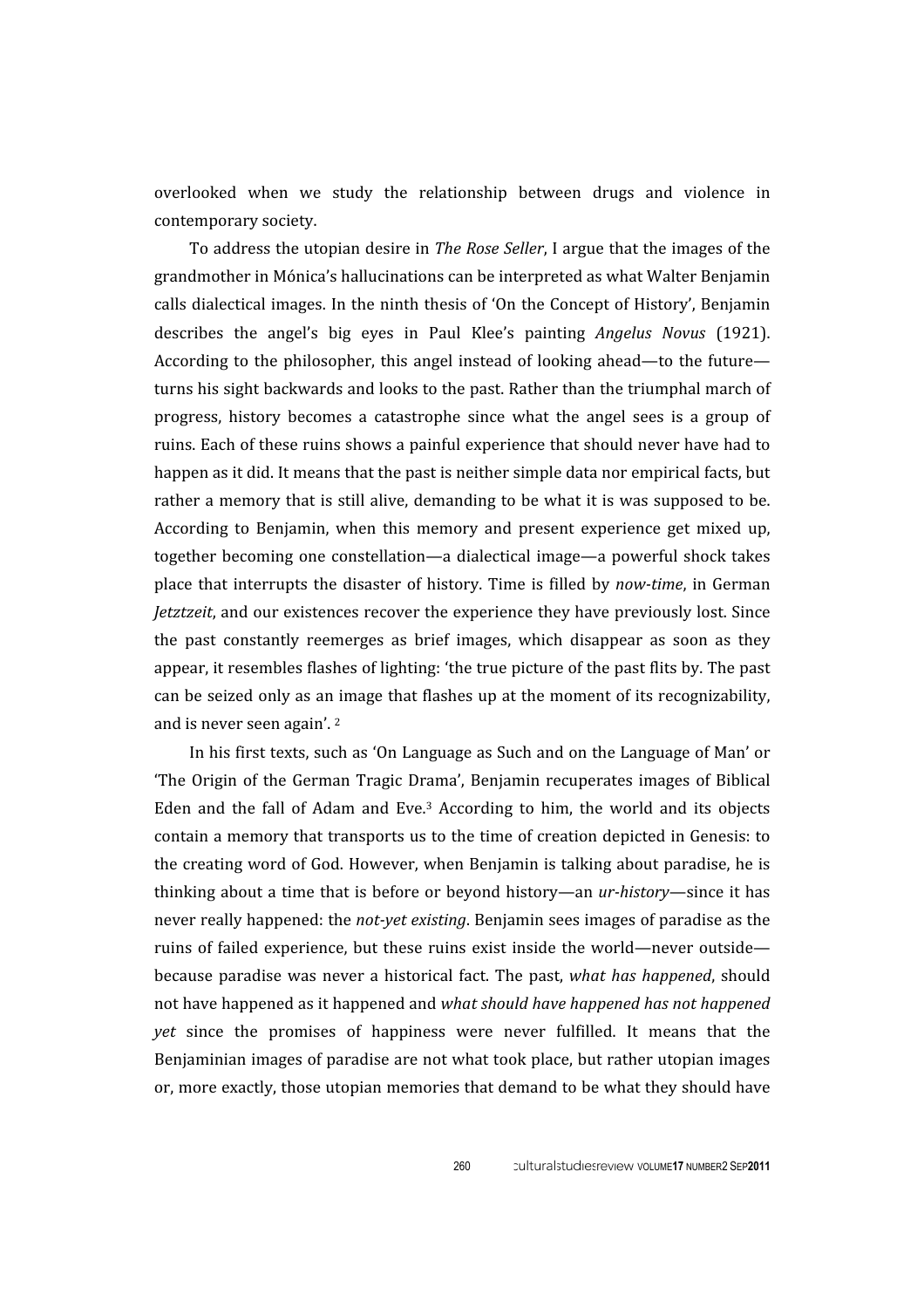been, but could not be yet. However, this 'ahistoric time' of paradise is historic, not because it has occurred, but because its demands are the result of a failure that really happened.

Mónica's hallucinations are linked to the sparklers she handles. First, the hallucinations end as the sparklers go out. Second, if the sparklers are the keys to the hallucinations, the images of the grandmother resemble dialectical images because, as Benjamin says, these are images that flash up at the moment of their recognisability, but are never seen again. The light—shock—of these images interrupts Mónica's suffering and makes her happy, but the flash disappears as soon as the images come into sight and frustration returns. In order to bring her grandmother back, Mónica sniffs again and again, but she can only see her beloved relative for a few seconds. John Beverley, in 'Los últimos serán los primeros', suggests that the brief illumination of the fireworks also represents the street children's experience of life itself because those are lives without future.4 It means that the sparklers—and by extension Mónica's hallucinations—become the bridge that connects the experience of the audience with the concrete experience of Mónica and her friends. The brief duration of the sparklers allows the spectators to feel the lack of future in Medellín: the street children will die very soon.

The images of the grandmother, as dialectical images, contain Mónica's and her friends' history—the catastrophe of global society—but it does not mean that the old woman should be confused as a real person. The image of the banquet and the grandmother are not the empirical history of Mónica's family, what we watch in Mónica's hallucinations are rather fragments of the *notyet existing*. In *The Rose Seller*, the melancholy of paradise shows the rupture between how Mónica lives and how she should live, becoming a demand for social change. This claim of justice makes the future an open experience where what could not happen before might happen in the present. The images of the grandmother refer to an ur-history, to the ruins of a promise that were never fulfilled: a home for those children who are forced to live in the violent streets of Medellín.

The connection between the hallucinations and the demolished house represents the ruin of Mónica's personal experience, as well. Her home was destroyed and now she is forced to make a life in the extremely violent streets of Medellín, selling roses. That is why, in the scene, the external environments are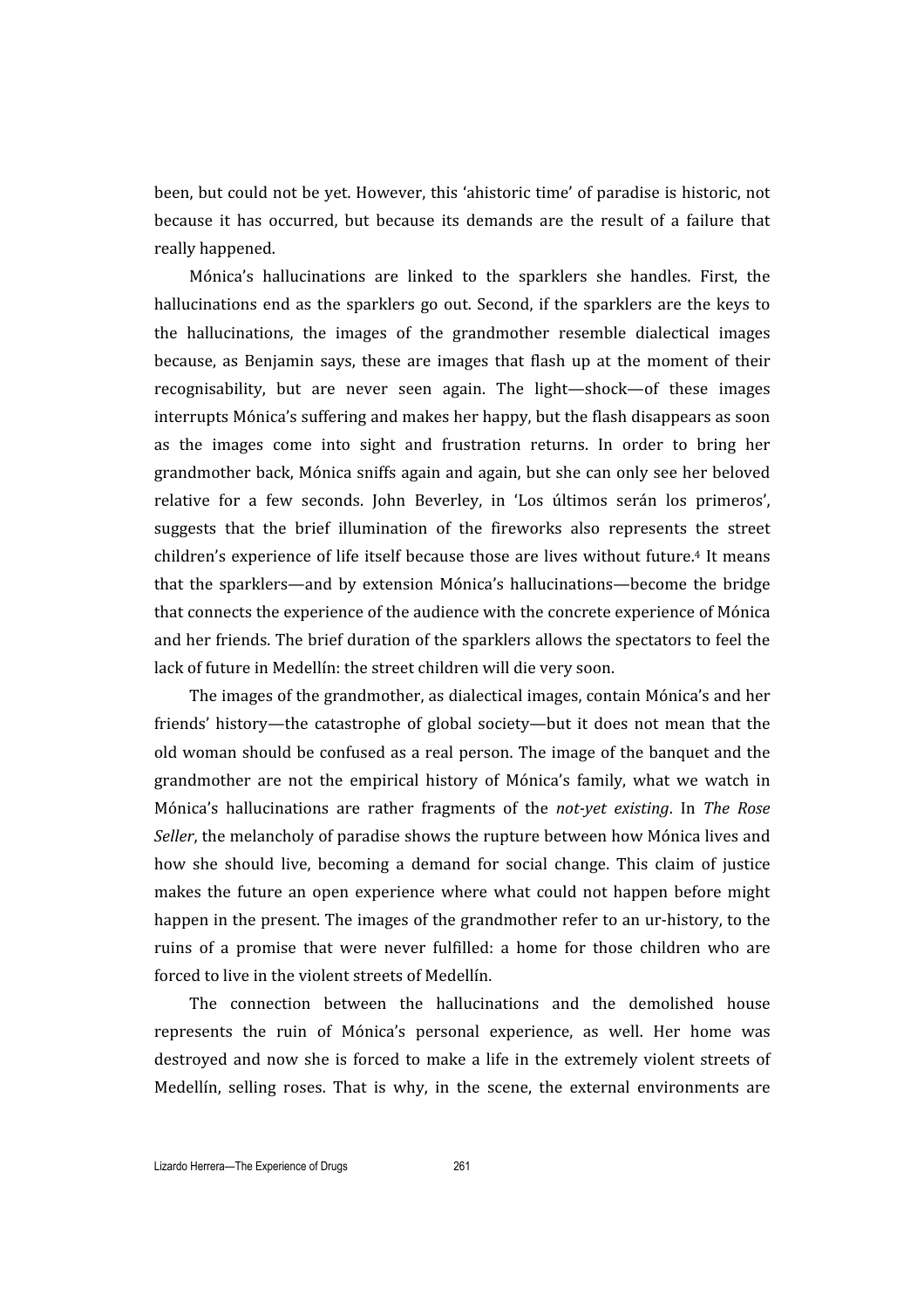harsh. The atmosphere makes the characters and the spectators feel defenseless. By contrast, the interior spaces are very warm and represent the protection of the family. Mónica constantly hallucinates about her grandmother who embodies the protection she lacks, but craves. We know that the grandmother is dead and that Mónica identifies this terrible event as the main cause of her suffering. That is why, in the deliriums, the ephemeral presence of the grandmother transforms the hostility of the exterior into the friendly environment of the interior. Mónica's hallucinations are basically an attempt to restore the home she abruptly lost, but her hallucinations are dispersed and heterogeneous. In each hallucination, when the old woman appears Mónica has an ecstatic experience, which contradictorily is followed by great disillusion. As the sparklers burn out, the girl desperately asks her grandmother to take her with her regardless of the destination. The deliriums are very exciting, but frustrating as well. We can see this girl's utopias and her moments of joy; but, on the other hand, the hallucinations show her disillusions and pain.

For instance, the most joyful moment of the movie happens when Mónica is dying. Mónica can join her grandmother in her hallucinations just one time, in her agony, but this joining is very brief. As soon as she hugs her grandmother, Mónica dies. Mónica's existence stops in her hallucination and in reality as well, so paradoxically death is the point of connection between Mónica's utopian desire and her real life. It does not mean that Mónica wants to die or that she accepts death. On the contrary, the last hallucination shows the girl's drama: Mónica refuses to die even though she knows that the arrival of death is unavoidable. For her, the image of her grandmother means life. Monica is anxious to keep her beloved relative next to her, so when she hugs the old lady, she hugs life even when she is dying. Mónica is agonising every day because she faces death on a daily basis, but instead of resigning herself to death, she is constantly resisting it because she desperately wants to remain alive.

Idelber Avelar, in *The Letter of Violence*, reads Benjamin's ideas within a framework of mourning. In psychoanalysis, mourning means seeing the pain produced by a loss in order to overcome that loss and get the Self together. But Avelar avoids the excessive enthusiasm of mania, for example, idealising the modern subject and its narrative of success. His ideas suggest a therapeutic project that assumes violence as a constitutive element of modernity and language. It means that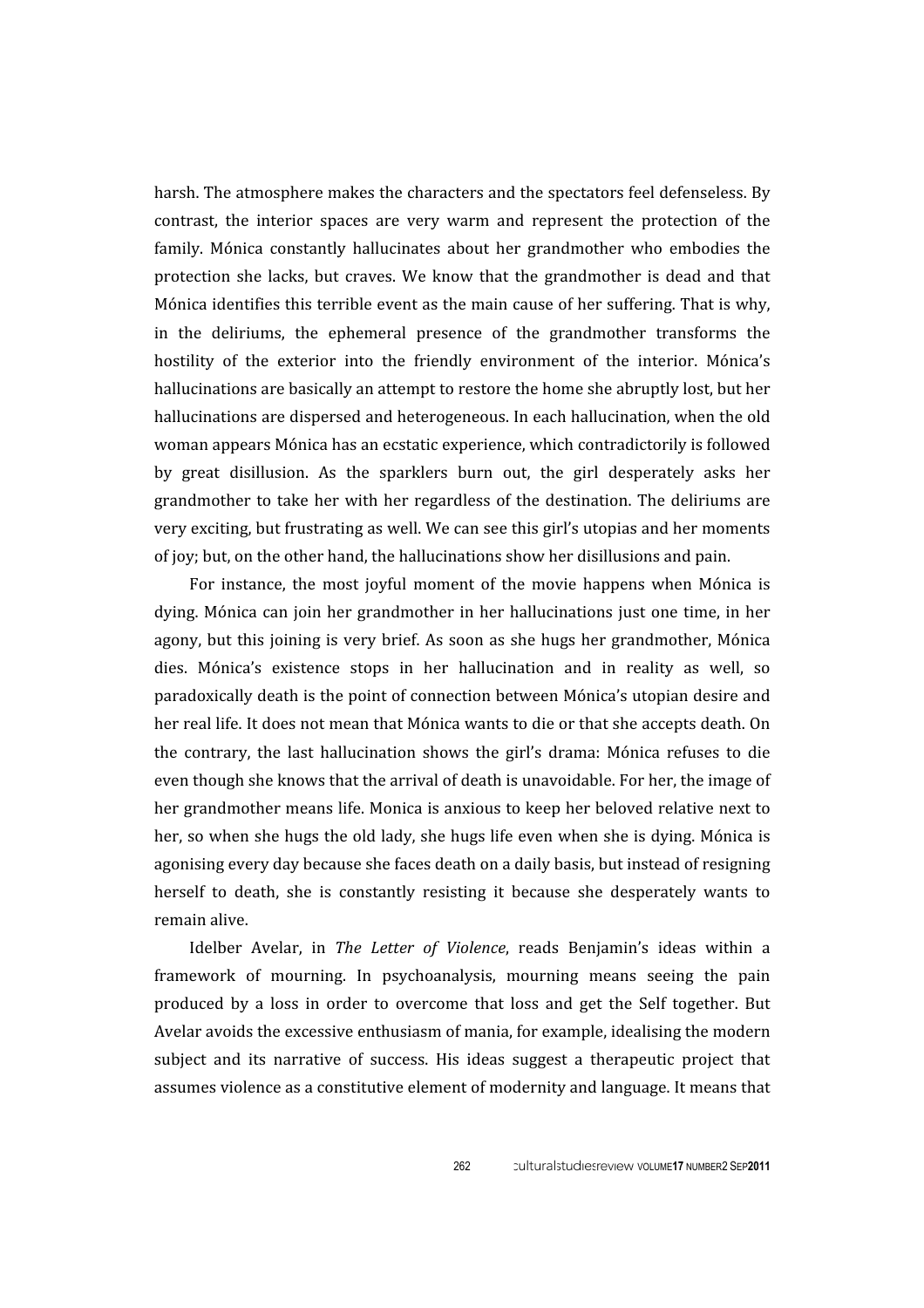the narrative of the subject or modernity is itself violent because it hides the painful experience of where it comes from. According to Avelar, it is necessary to create a language in order to communicate the pain. This is why he favours the creation of a virtual space—a third space—where we can give a name to the painful experience and overcome it as a collectivity. Following his line of thought, we can interpret *The Rose Seller*, especially Mónica's hallucinations, as a virtual space where the audience can bear witness to the street children's suffering.

Avelar also makes a connection between Benjamin's 'Critique of Violence' and 'On the Concept of History'. In the first essay, Benjamin argues that there is no link between justice and law and he proves that violence is the constitutive characteristic of law, which functions according to an ambiguous dialectic between *law making violence* and *law preserving violence*. Avelar studies Jacques Derrida's *The Specters of Marx* and 'Force of Law' in order to make the connection between the two essays of Benjamin. According to the Brazilian critic, the great deconstructionist misreads 'Critique of Violence':

In differentiating law and justice, Derrida's work runs into Walter Benjamin, the thinker who had the revolutionary audacity to discern the legacy of mourning for the defeated as the only force capable of maintaining the future as an open promise. For Benjamin, as is well known, only a full confrontation with the imperative of mourning left by the miserable past can lead us to discern a true justice beyond the law. The remembrance of enslaved ancestors is the best inspiration for a democratic, radically open future. 5

 Avelar, however, suggests that Derrida follows a Benjaminian reading of history in *Specters of Marx*. The spectres are similar to the utopian gaze of the angel of history since they force us to look to the past in order to imagine a future that does not yet have a name. The spectres do not come from successful experience, but from the ruins of experience. It means that the spectres are the returnings of the oppressed experience that historicism hides in its narrative of success (the manic mood), but this painful experience remains alive and linked to the present since it always comes back as the Benjaminian images of paradise, the *not-yet existing*.

My reading of utopia follows the reading of Avelar, but goes beyond it. I think utopias cannot be reduced to a virtual space, where we can observe a painful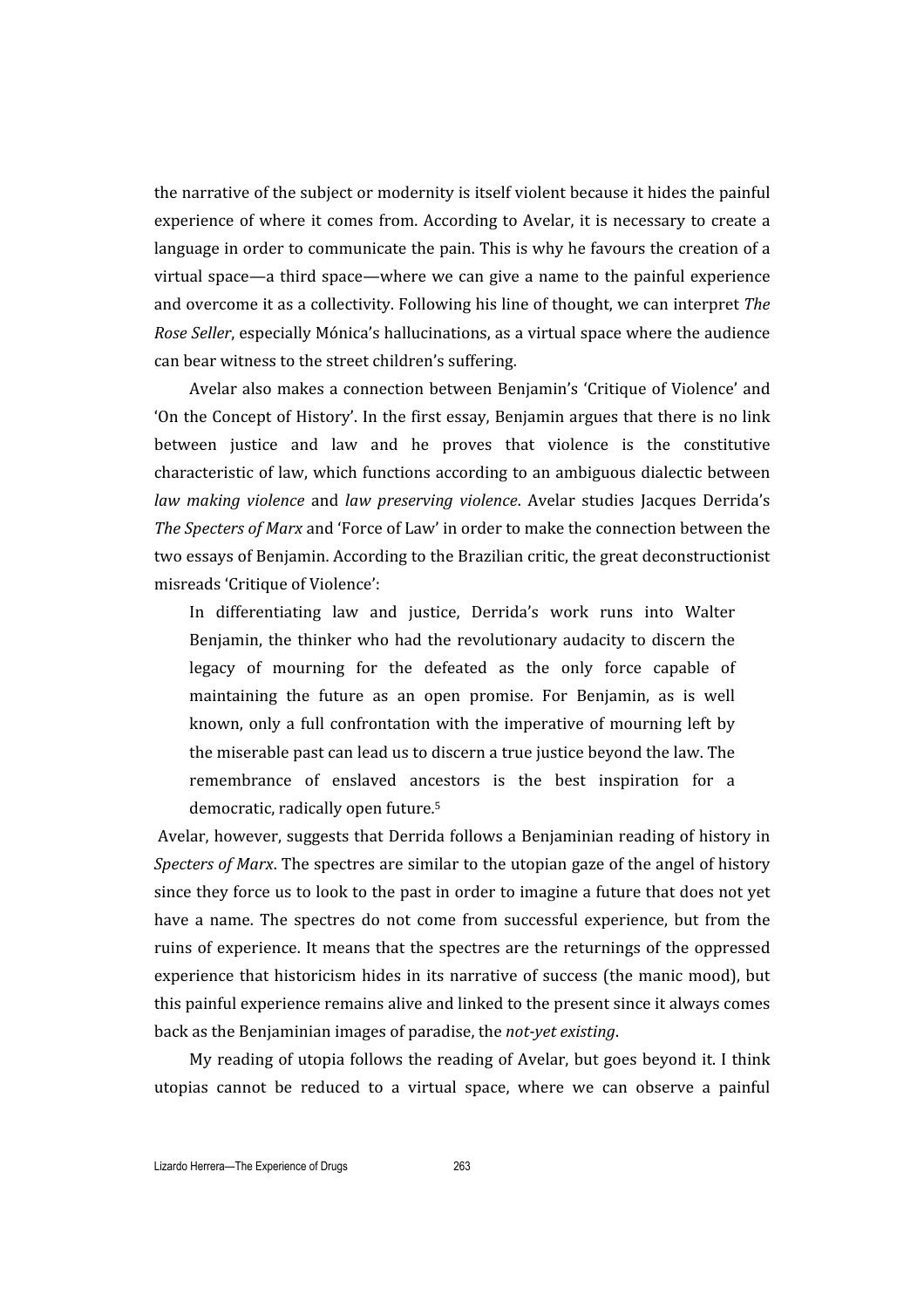experience or oppression. In hallucinations, dreams or the images of paradise, we do not just witness suffering; we also see the possibility of creating solidarity and imagining a different kind of existence. The film shows us that the street children of Medellín can love and have fun among themselves; they have social agency. That is to say, the role of hallucinations is much more complicated than the representation of the characters' trauma. Mónica adores seeing her grandmother. She wants to get into the images, to hug her grandmother, as she did when she died. If this girl were not able to sniff glue and get intoxicated again, she would not have any contact with her grandmother. Without the hallucinations, the world would just be a hostile environment for Mónica and she would have no reason to continue living. Even though her hallucinations show clearly how precarious Mónica's social environment is, they go beyond this because they show the drama of the street children of Medellín: these children want to remain alive in a place where death is the norm. The film clearly recognises the agency of the characters and develops its critique of contemporary society from this agency as the characters struggle to survive.

Although the film becomes a third space where the spectators can bear witness to the failure of modern society, if we imagine *The Rose Seller*  as a drug for the audience, it clearly wants the spectators to identify themselves with the characters and not just to observe their suffering. As a drug, the film wants us to enter the images in order to create solidarity with the actors. *The Rose Seller* tries to intoxicate the audience, making the experience of the spectators and the experience of the characters—by extension the experience of all the children that live in the streets of Medellín and of the world—mixed together. The film identifies isolation as the driving force of social exclusion, responsible for denying the future for too many kids. Putting together the experiences of people from different geographical or cultural contexts—the audience and the characters—is the best way to interrupt violence. The street children are not 'the other' of the spectators, but rather fellow human beings. When these kids die, humanity dies as well since what is lost are the lives of people, people who should be too young to die.

Fredric Jameson, in 'Politics of Utopia', considers the problem of utopia within the framework of class struggle. There is no universal utopia because each class imagines alternatives according to its own social position. According to Jameson, each image or utopian narrative is ideological and shows a class perspective. It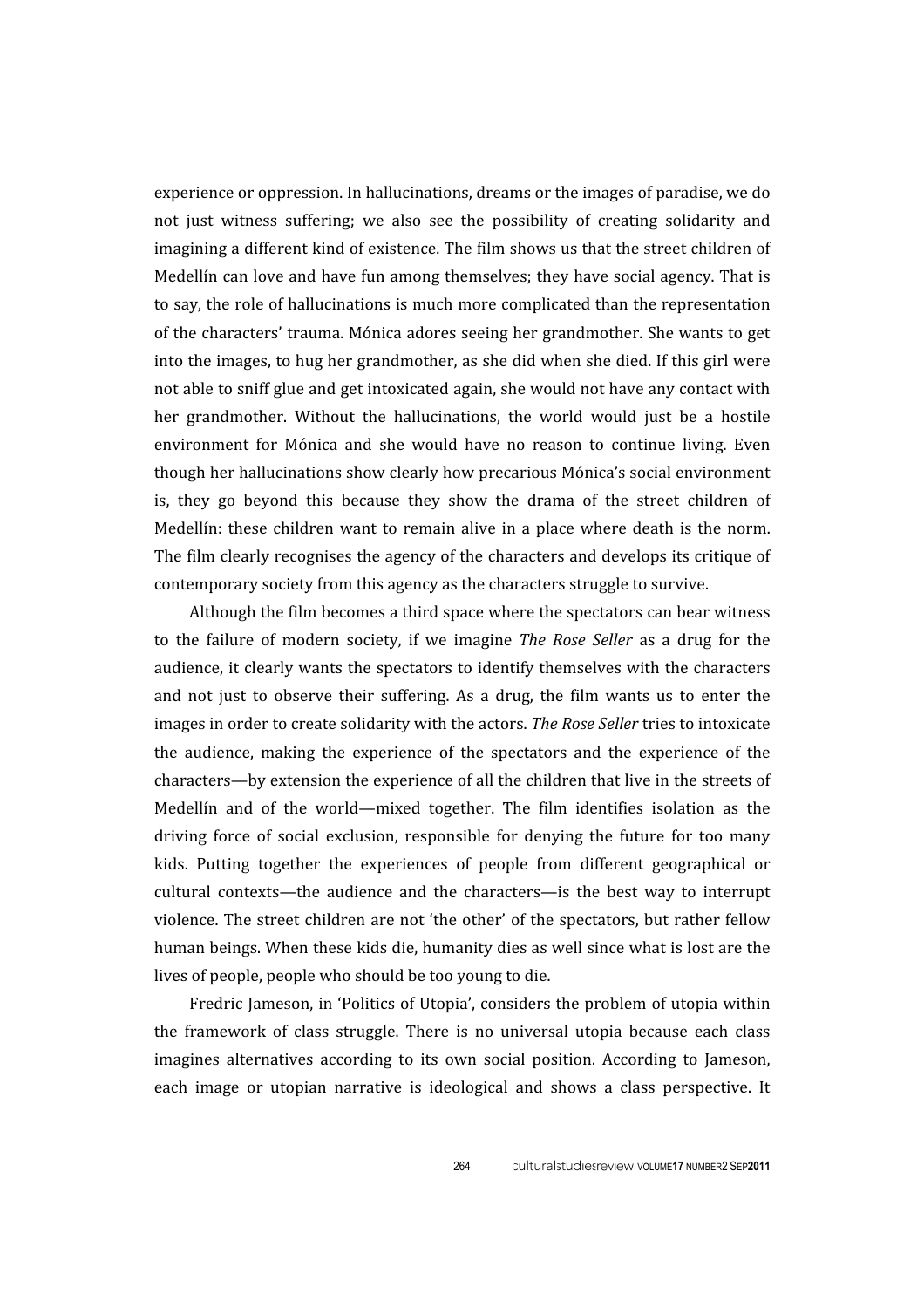means that utopias are an accumulation of contradictory images that co‐exist in the collective unconscious. Utopias, therefore, are in conflict among themselves, each utopia denies the other, and vice versa, because of its social class. Conflict resolution is, however, neither 'a choice between these extremes nor some "synthesis" of them but rather a stubbornly negative relationship to both'. 6 If we imagine double negation in relation to the utopian desire in *The Rose Seller*, we can think of the street children's utopias as a critique of the status quo from the lower classes. The image of paradise—the home that represents the grandmother—arises from the non‐conformity of oppressed people—the street children—and shows how the narrative of economic success is an illusion, as well. The hallucinations of the street children of Medellín show us how the violence of consumerism wastes not only old commodities, but also the lives and bodies of many people.

The street children of Medellín have hardly any kind of protection; worse, they face death on a daily basis. These kids are the target of great amounts of violence, but also steal and produce a lot of violence. For example, the characters of Choco and Pepón use drugs because these substances help them lose control of themselves. When the two marginal teenagers eat rohypnol pills—they call them *roches*—and mix these pills with alcohol, they become extremely violent; they can steal or kill without any moral restrictions. The main victims of their violence are other street children or marginal people, such as the homeless man they kill or Mónica, assassinated by Zarco. Since the majority of the street children do not have a future, it is not enough to think of their violence as a negation of consumerism because its violence basically brings their own death. The violence in the streets of Medellín is not just the negation of the phantasmagoria of global capitalism, but the negation of the lives of the street children and the marginal people as well.

It is absolutely correct to think the utopian desire in *The Rose Seller* as critique of the nasty illusion of global economy, but the euphoria of drugs is not just the negation of painful experience. As Gaviria says, drugs allow these children to restore their homes; sniffing glue is important for Mónica and her friends because they find a way—in the realm of imagination—to return home. This feeling makes the world, if not beautiful, at least friendlier. When these children get intoxicated, they gain enough strength to continue living. When the characters are sober, everything is bleak and dangerous. Life defeats death in the realm of fantasy, while death is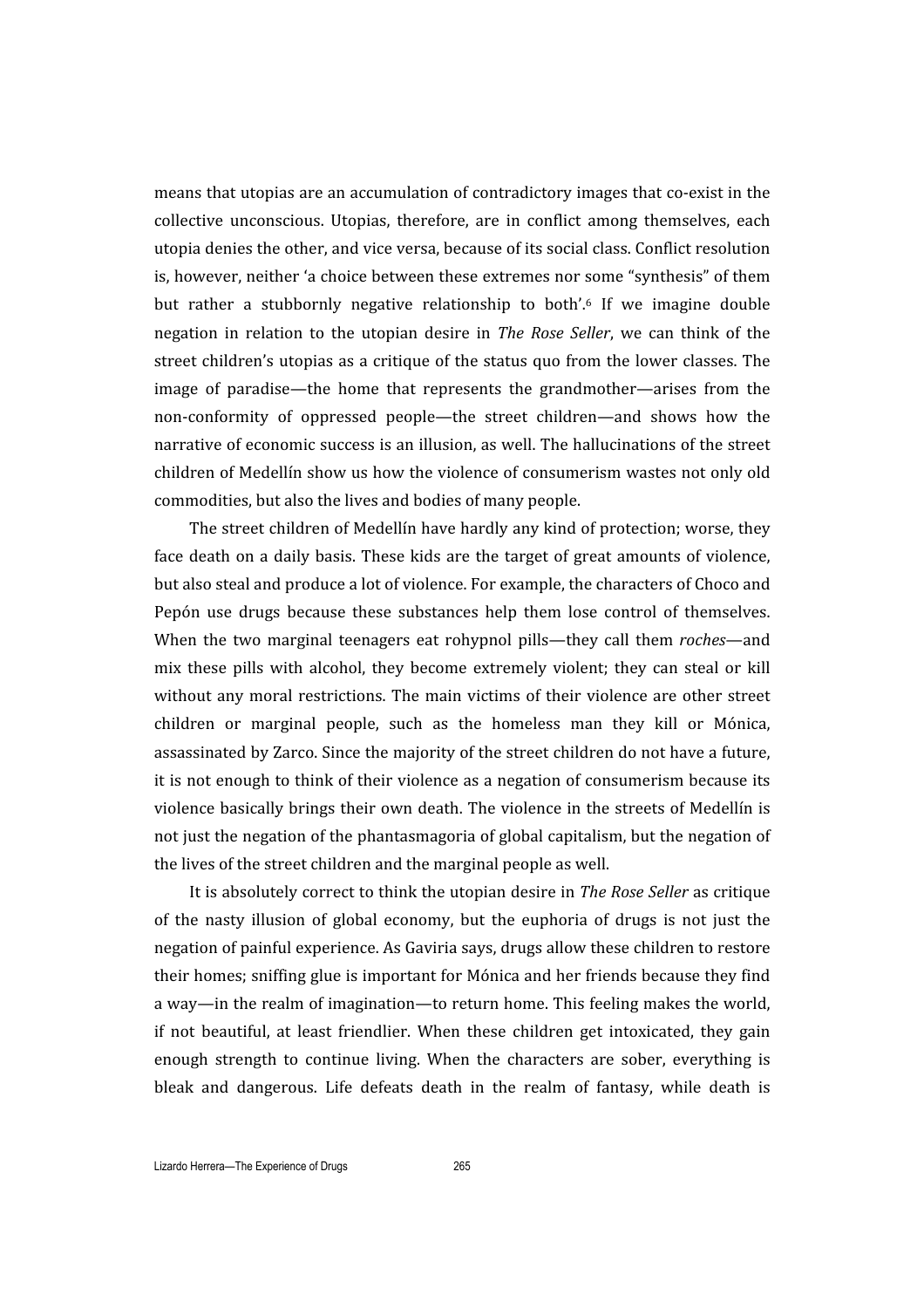stronger than life in the realm of consciousness. Drugs, then, are a matter of life for the characters of the film, rather than only a critique of contemporary society. The utopian desire we observe in Mónica's hallucinations is basically a reassurance of life—a demand for a future—in a society that has cruelly spread death, condemning a lot of children to die.

Bolívar Echeverría argues that 'On the Concept of History' is 'a radical, messianic correction to the Utopianism of revolutionary socialism'. 7 Echeverría thinks that there are two forces in tension in Benjamin's thinking. The first one is Western Utopianism, which considers the world as an imperfect reality at the same time that it imagines another world as a perfect place. This is the utopia of modernity. The second one is Judaic messianism, which sees history as a struggle between good and evil, since Jewish history is a catastrophe because evil always obtains a small victory over good. The expulsion from paradise makes human beings guilty creatures according to this tradition, and because of that, people are not allowed to live in complete joy. But the idea of the Messiah exists and He will reopen the doors of paradise and overcome the catastrophe of history.

The double negation between messianism and utopia avoids heroism or any idealistic nostalgia for the past. First, socialist revolution offered future promises but could not achieve these promises because its utopian revolution disregarded the experience of the present. The revolutionary movements of socialism, therefore, did not interrupt the heroic narrative of historicism or the myth of progress and became themselves oppressors. Secondly, the theological language of redemption and its image of paradise spread guilt all around the world. Since, according to Benjamin, the past still shines in the present as the memory of the *not-yet existing*, Benjaminian messianism does not discard either the material world or the future. The latter is the door where the *weak messianic power* appears in order to redeem the former. That is to say that Utopianism corrects theological messianism since the future will always remain open—not as the arrival of the Messiah—since there is not any guilt in nature to expiate and there is not any predestination in history.

In Mónica's hallucinations, we can see the double correction between Utopianism and messianism in global society. When the hallucinations demand to fulfill the promise of a home, they criticise that Mónica and her friends are going to die just because they were born and live on the streets of Medellín. According to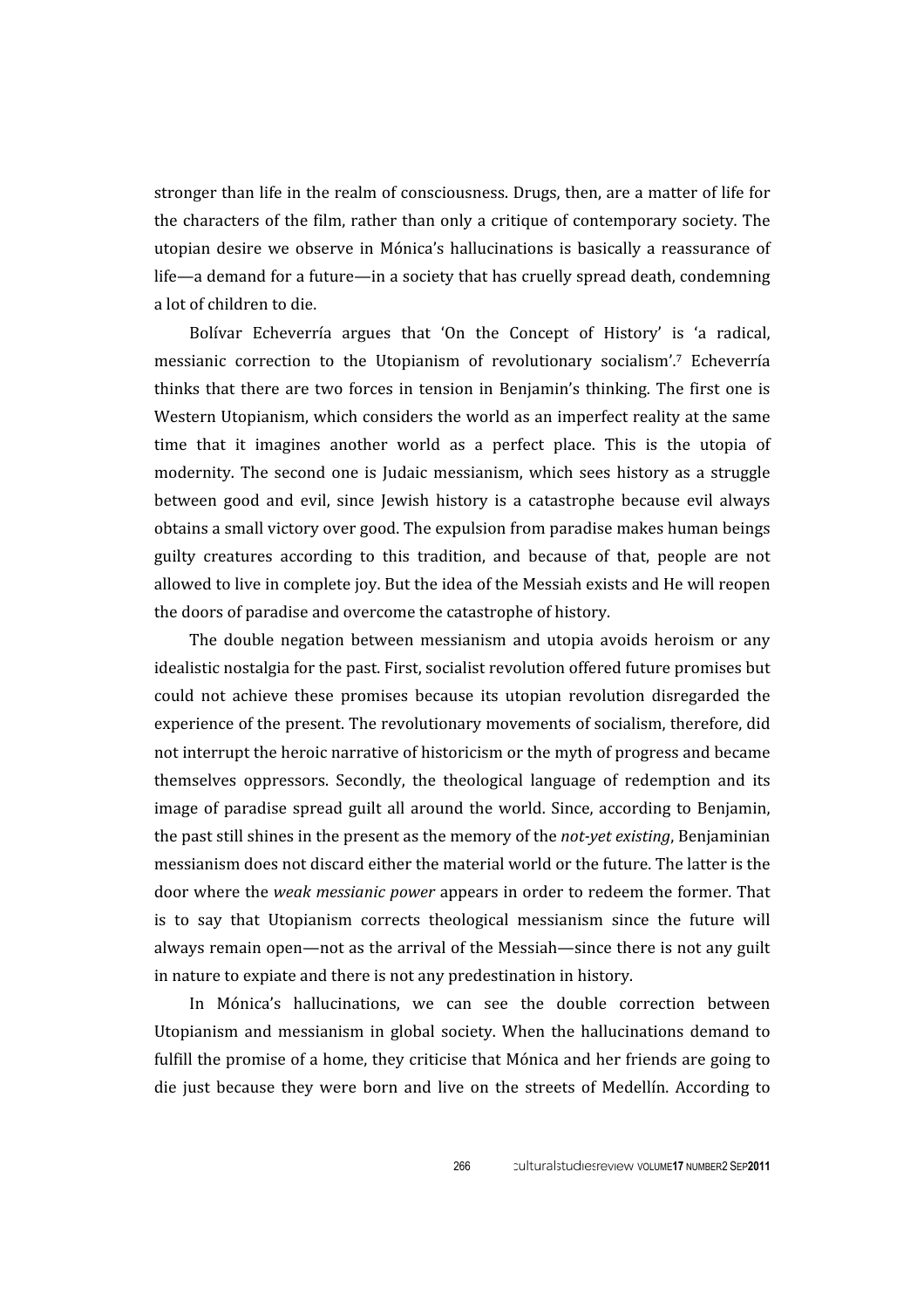Hermann Herlinghaus in *Violence without Guilt*, the global geopolitical design produces social, economical and affective asymmetries. It means globalisation arbitrarily makes some places safe and others dangerous, protects the some bodies and disregards others. The war on drugs is an important element of global geopolitics that imposes a stigma—guilt—on drug intoxication. In this regard, drugs represent everything the modern subject rejects of itself (the lack of personal control or the 'undisciplined' realm of emotions), but projects on 'the other' to justify its so-called superiority.<sup>8</sup>

Benjamin, in 'Paralipomena to "On the Concept of History"', criticises myths because in their narratives the future is closed. In myths, he says, everything is written and there is no place for the *not yet existing* or any other kind of innovation.9 If it is true that society should protect the lives of its own children and if we think of Mónica and her friends as not having a future, we realise that globalisation is an extremely violent myth. Mónica and her friends, as Herlinghaus correctly points out, carry upon themselves an absurd guilt, which is responsible for making their lives extremely precarious. But these children are not and never were guilty creatures. On the contrary, the rest of society owes them some protection, at least a shelter, there is not any reason for these kids to suffer as they do. The street children of Medellín, as any other in the world, deserve the protection of a home that was promised to them, but unfortunately has not yet happened.

Second, we know that Mónica imagines a different kind of existence when she is intoxicated. Mónica feels she was expelled from paradise and she wants to return to it. The place where she lives shows the audience the catastrophe of the material conditions of her life. Her expulsion from paradise condemns her to roam the streets of her city. Mónica's utopia does not look for a distant future. She looks towards the past—her grandmother—in order to open her future, but she does not want to make more sacrifices in order to achieve a great promise that will never arrive. Mónica has been living in agony all her life and does not want to suffer any more. Even though Mónica's hallucinations help her name the *not yet existing—*the protection of a home—her deliriums do not bring her the future—life—that she craves. The image of the grandmother always goes away leaving her granddaughter alone in the streets of Medellín.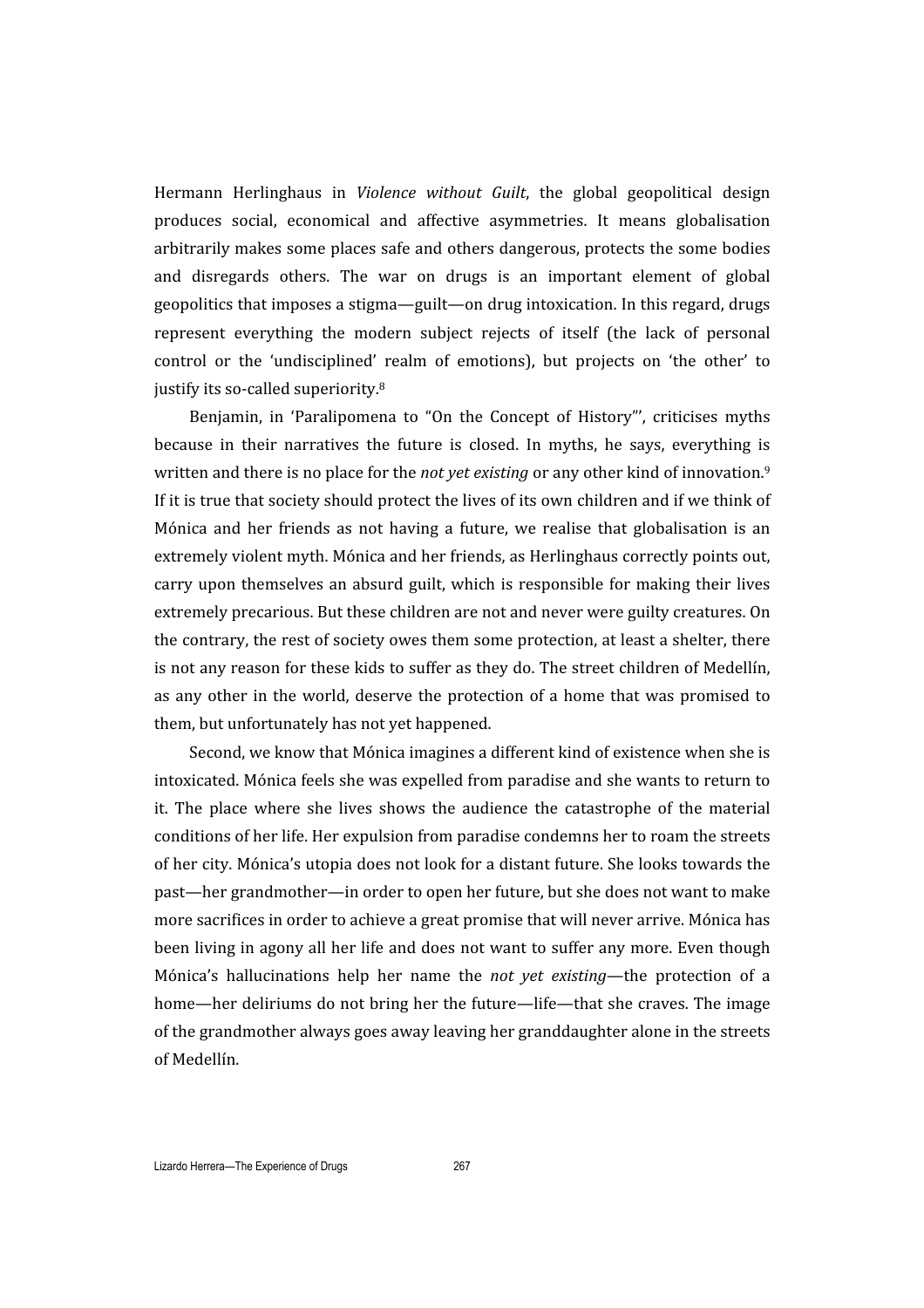Susan Buck-Morss, in *The Dialectics of Seeing*, suggests that Benjamin tries to connect two different kinds of thinking, theology and historical materialism, to oppose idealism, transcendental philosophy and pure theoretical thinking. I agree when she argues that Benjaminian philosophy suggests a radical materialism.

Benjamin was reluctant to rest revolutionary hope directly on imagination's capacity to anticipate the not-yet-existing. Even as wish image, utopian imagination handed to be interpreted through the material objects in which it found expression, for (as Bloch knows) it was upon the transforming mediation of matter that the hope of utopia ultimately depended: technology's capacity to create the not‐yet known.10

It means that the objects of everyday life are the basis of Benjaminian philosophy. This materiality, however is not simple realism, nor positivism. According to Benjamin, there is a double articulation between fantasy and the natural world. This articulation reaches its messianic climax when both instances become connected in *nowtime*. In other words, Benjaminian messianic redemption does not occur in Mónica's hallucinations. Her euphoria of drugs contains her utopian desire and shows the experience of the oppressed, but it does not produce redemption by itself. In the film, the redemptive moment happens when the watchers are able to identify with the characters. This redemptive moment might never take place, but if it does it is because of the mediation of technology (the film itself), which recreates the utopian desire of the street children of Medellín and allows the audience to assume solidarity with Mónica and her friends.

The utopian desire of Mónica's hallucinations becomes a redemptive experience only if a new form of collective experience takes place. The painful experience of Mónica and her friends—without a future—would begin to change only when those who have a future—the audience—identify themselves with those who are in danger of death—the characters and the actors of the movie. When *The Rose Seller* depicts the hallucinations of the street children of Medellín, it becomes a drug, the purpose of which is to intoxicate the audience with the utopian desire of these children. The movie creates a new kind of community, between the audience and the characters, to reassure the quality of life of every human being.

This virtual community has difference at its basis. To defeat social exclusion or economic exploitation and open the future for every person, the audience should not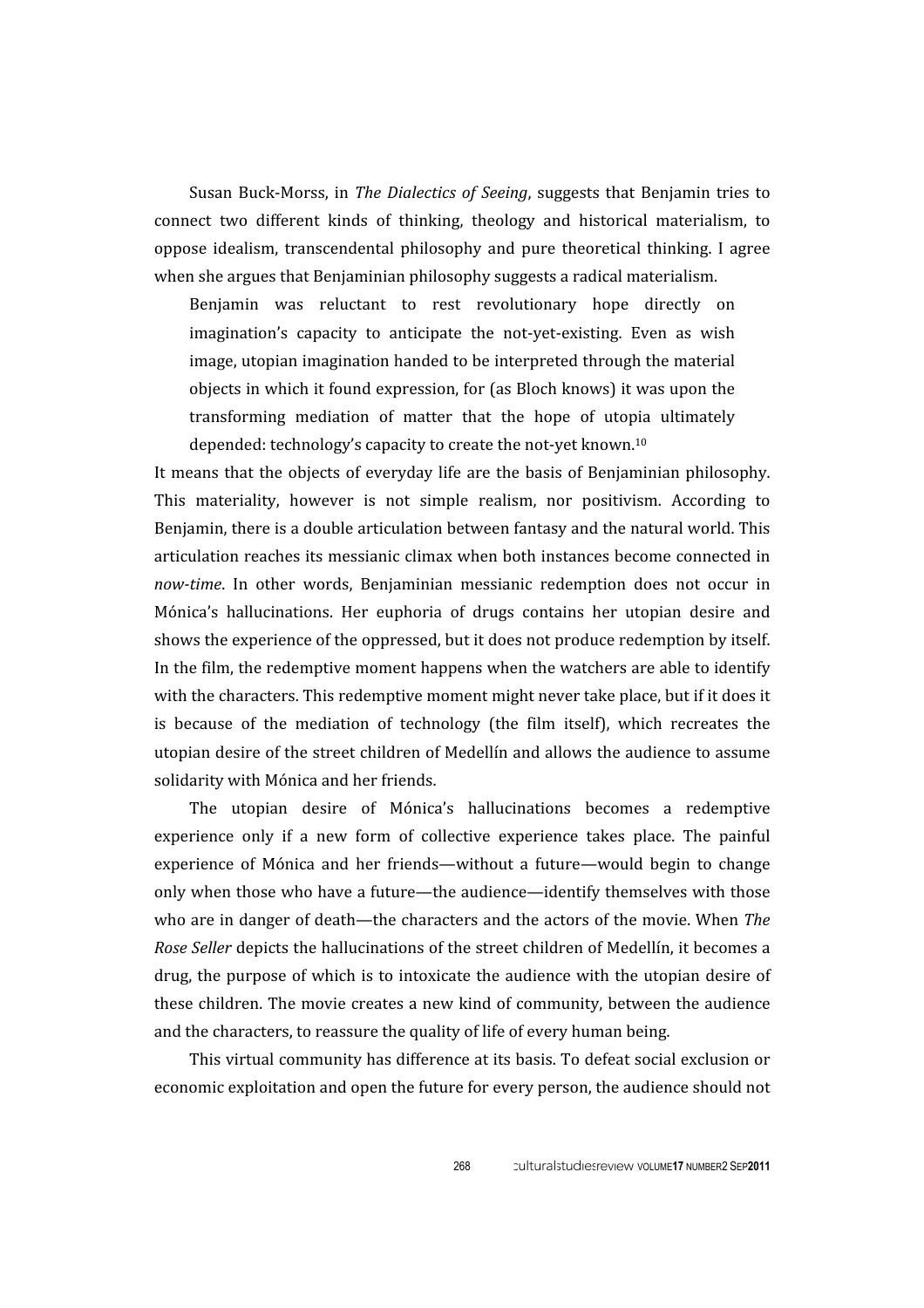die nor become marginal or poor, nor should the actors become middle‐class or upper-class. The experience that the spectators and the characters—and by extension the actors—might share is just an open interchange, which respects the individuality of each member of the community. We do not know how, when or if this new community (the *notyet existing*) is going to happen. The audience may sympathise with the characters and redemption will take place, but then they might not identify with Mónica or they may even reject her, leading to no redemption at all. Nevertheless, as technology, *The Rose Seller*  contains a redemptive power that at least would show Mónica's utopian desire, which still makes visible the claims for justice—a future and a different kind of existence—for those who are condemned to die very young on the streets of Medellín.

To conclude, I would like to emphasise that *The Rose Seller* is not a manual of morality or of politics. First, because it would deny the painful experience of Medellín to offer a promise of a remote future. Second, because this manual would sacrifice the present for a transcendental future that will never take place. Third, it would reify abstract and sociological explanations that could not respect the radical materialism of experience. It means that the main purpose of the film is to recuperate the voice of the children of Medellín to link their experience with that of the audience. *The Rose Seller*, rather than being just a negative critique of contemporary society, offers a new understanding of collective experience. The street children's hallucinations become an important tool to create this new community where the future remains open for everybody.

Lizardo Herrera is Assistant Professor of Spanish at Whittier College. He did his doctorate at the University of Pittsburgh; his dissertation is titled *Ética, utopía e intixicación en Rodrigo D. No futuro y La vendedora de rosas*  (*Ethics, Utopia, and Intoxication in Rodrigo D.* No Future *and* The Rose Seller). He holds an MA in Cultural Studies from Univesidad Andina Simón Bolívar (Quito‐Ecuador) and a *Licenciatura* in History from the Catholic University of Ecuador (Quito, Ecuador). At these

—